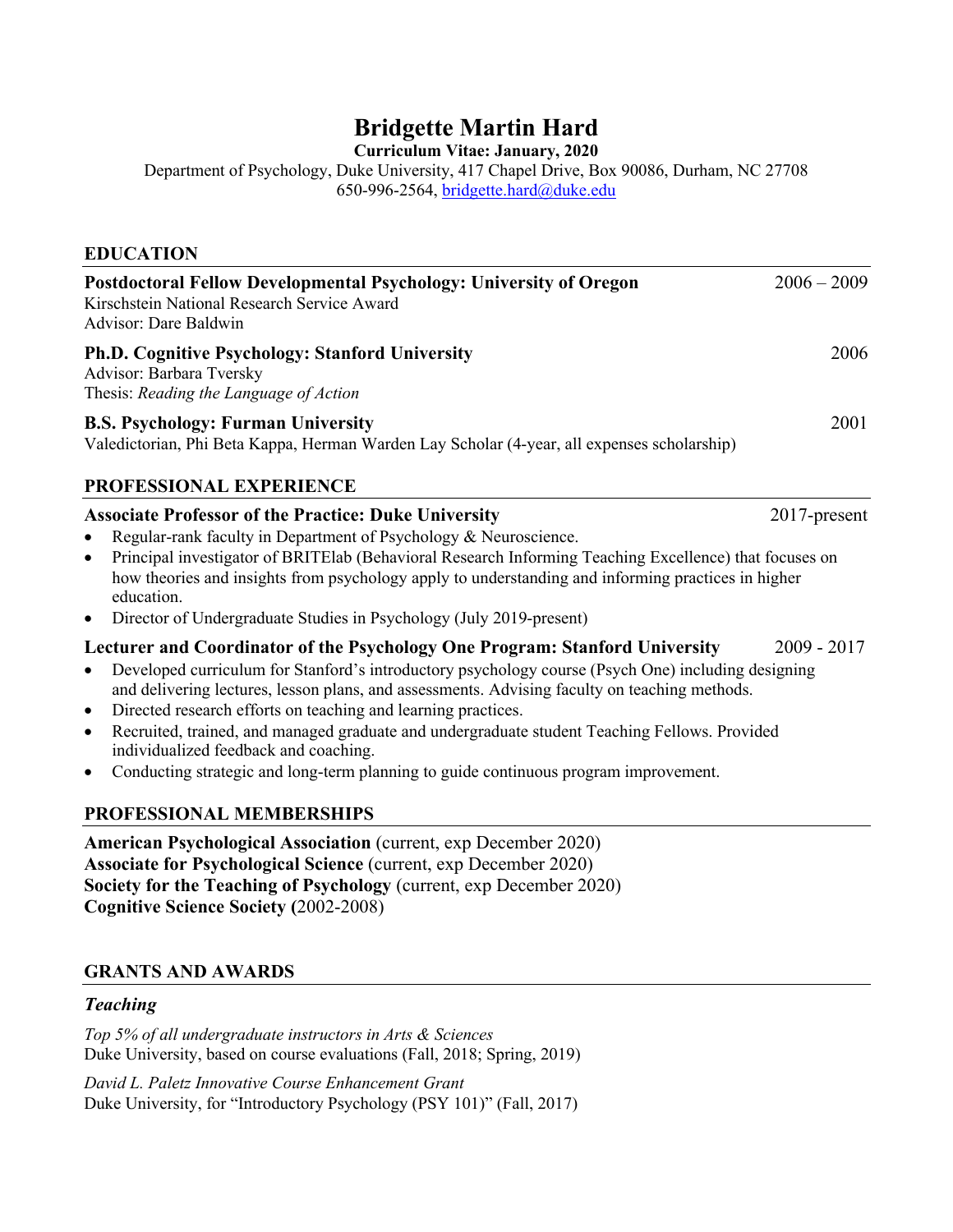*Phi Beta Kappa Undergraduate Teaching Award* The Stanford chapter of Phi Beta Kappa, Beta of California (2017)

*SCORE (Strengthening the Core) Grant* The Vice Provost for Graduate Education to Support the Course *Psychology of Pedagogy* (2014)

*Lloyd W. Dinkelspiel Award for Distinctive Contributions to Undergraduate Education* Stanford University (2012)

*Centennial Teaching Award* Stanford University (2004)

*Distinguished Teaching Prize* Stanford University Psychology Department (2006, 2004)

#### *Research*

*An Experimental Study of the Impact of Smartphones on Classroom Enjoyment, Attention, and Learning* (PI) APS Fund for Teaching and Public Understanding of Psychological Science (Jan 2020-Dec 2020), with Co-Investigators Hannah Moshontz, E. Kayley Dotson, Vivian Iva, and Kostadin Kushlev.

*Do Intuitive Theories About Teaching Shape Academic Choices and Responses? (PI)*  Charles Lafitte Foundation Program in Psychological Research at Duke University Research Seed Grant (2019- 2020)

*Causal Impact of Smartphones on Attention, Enjoyment, and Learning in the Classroom (Co-I)* Society for Personality and Social Psychology Small Grant Award (Oct 2019-May 2020) with Kostadin Kushlev (PI)

*Do Beliefs about Teaching Shape Academic Attitudes and Outcomes? (PI)* Charles Lafitte Foundation Program in Psychological Research at Duke University Research Seed Grant (2018- 2019)

*Teachers as Scientists: Psychological Research in the Classroom (PSY 603S) (PI)* Learning Innovation Jump Start Grant to support student research projects (2018)

*An Anxiety Reappraisal Intervention to Enhance Exam Experience and Performance for Psychology Students (Co-I)*

APS Fund for Teaching and Public Understanding of Psychological Science (2016-2018), with James J. Gross (PI), and Co-Investigators Shannon T. Brady, Melissa J. Beers, & Jessica C. Hill.

*Frank Costin Memorial Award for Excellence* National Institute for the Teaching of Psychology (2014)

*Ruth L. Kirschstein National Research Service Award Postdoctoral Fellowship* The National Institute of Child Health and Human Development (2006-2009)

*Norman H. Anderson Research Grant* Stanford University (2004)

*Fellowship for Graduate Study* Omicron Delta Kappa Foundation (2001)

*Gordon Allport Award for Outstanding Psychology Major* Furman University (2001)

*NSF Graduate Research Fellowship, Honorable Mention (2001)*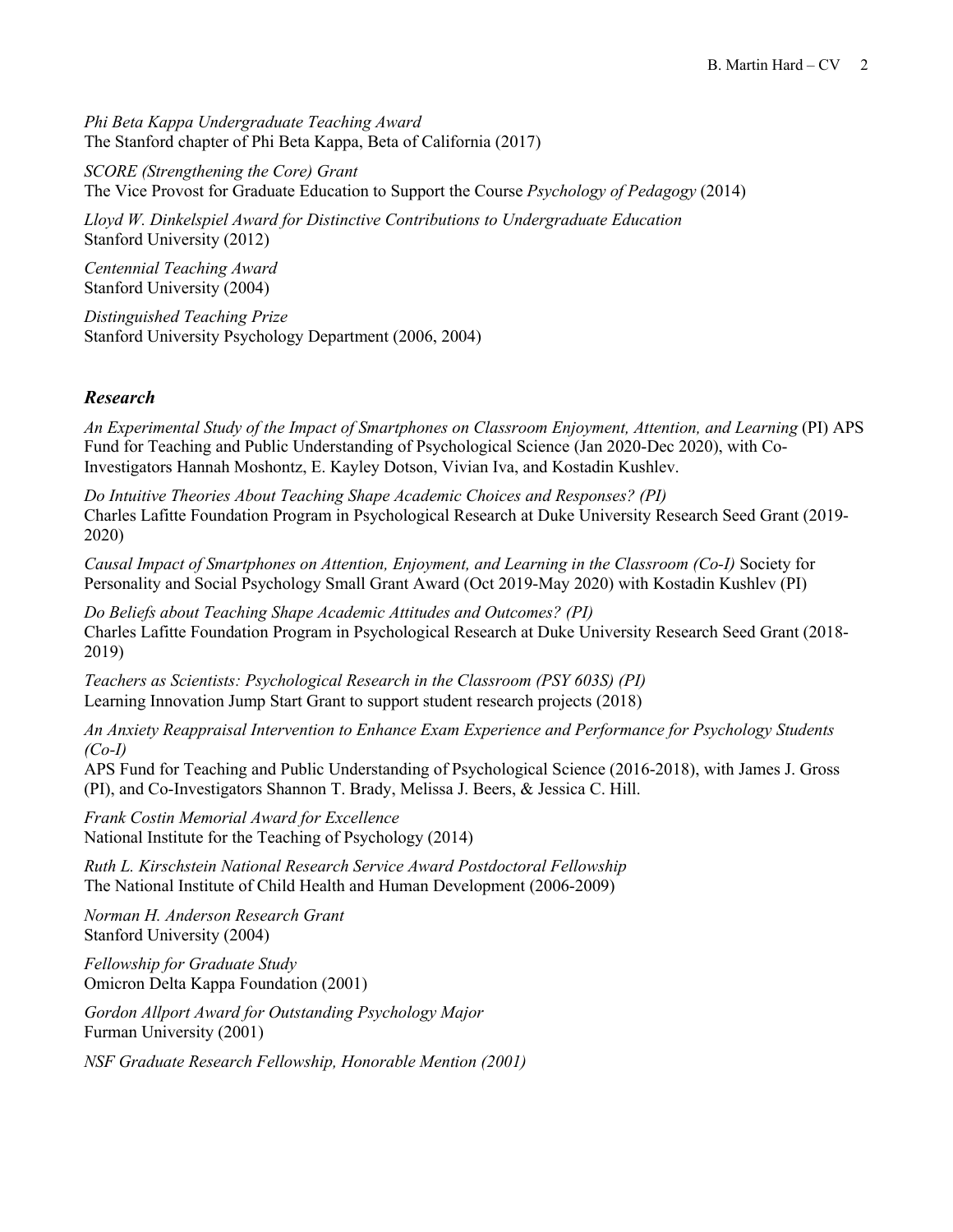## **PUBLICATIONS**

#### *Books*

Gross, J. J., Anderson, A., Schmader, T., & **Hard, B.M.** (in press) *Psychology: People in Perspective.* New York: W.W. Norton.

Dunn, D. S. & **Hard, B. M.** (Eds.). (2016) *Thematic Approaches for Teaching Introductory Psychology.* Boston: Cengage Learning.

**Hard, B. M.,** Mashek, D., & Cooper, J. (2010). *Instructor's Manual: for Psychology, Eighth Edition.* New York: W.W. Norton.

#### *Chapters*

Beers, M. J. & **Hard, B. M.** (*in press*). More than the sum of its parts: Teaching Introductory Psychology. To appear in J. Zumbach, D. A. Bernstein, S. Narciss and G. Marsico (Eds.) *International Handbook of Psychology Learning and Teaching.* Springer.

**Hard, B. M.** (*in press*). Assessment as pedagogical science: A stealthy approach to studying effective teaching. To appear in C. M. Hakala, S. A. Nolan, & E. Landrum (Eds). *Assessment: Individual, Institutional, and International Approaches.* Washington, DC: American Psychological Association.

Nordmeyer, A., **Hard, B. M.,** & Gross, J. J. (2016). Using integrative concepts as a theme in introductory psychology. In D.S. Dunn & B.M. Hard (Eds). *Thematic Approaches for Teaching Introductory Psychology.* Boston: Cengage Learning.

**Hard, B. M.** & Gross, J.J. (2016). Introductory psychology: A platform for teaching teachers. In D.S. Dunn (Ed.) *The Oxford Handbook of Undergraduate Psychology Education.* Oxford Handbooks Online.

Tversky, B., Zacks, J. M., Morrison, J. B., and **Hard, B. M.** (2010). Talking about events. In E. Pederson, J. Bohnemeyer, R. Tomlin (Editors), *Event representation*. Cambridge: Cambridge University Press.

Tversky, B., Zacks, J. M., & **Hard, B. M.** (2008). The structure of experience. T. Shipley & J. Zacks (Eds.) *Understanding events.* Oxford: Oxford University Press.

*Peer-Reviewed Research Articles* (\* *Undergraduate co-author*)

**Hard, B. M,** \*Liang, N., **\***Wong, M., & Flusberg, S. J. (*in press*). Metaphors we teach by: Uncovering the structure of metaphorical lay theories of teaching. *Metaphor and the Social World.*

Flusberg, S. J. & **Hard, B. M.** (2019). Metaphors we teach by: A method for mapping metaphorical lay theories. In A.K. Goel, C.M. Seifert, & C. Freksa (Eds), *Proceedings of the 41st annual meeting of the Cognitive Science Society* (pp. 316-322). Montreal, QB: Cognitive Science Society.

Hard, B.M., <sup>\*</sup>Lovett, J.M., & Brady, S. T. (2019). What do students remember about introductory psychology, years later? *Scholarship of Teaching and Learning in Psychology, 5,* 61-74.

**Hard, B. M.,** Meyer, M., & Baldwin, D. A. (2019). Attention reorganizes as structure is detected in dynamic action. *Memory & Cognition, 47*, 17-32.

Brady, S. T., **Hard, B. M.**, Gross, J. J. (2018). Reappraising test anxiety increases academic performance in first-year college students. *Journal of Educational Psychology, 110(3)*, 395-406.

**Hard, B. M.,** \* Recchia, G., & Tversky, B. (2011). The shape of action. *Journal of Experimental Psychology: General, 140*, 586-604.

Meyer, M., **Hard, B**., Brand, R. J., McGarvey, M., & Baldwin D. (2011). Naturalistic acoustic packaging: Maternal speech and action synchrony. *IEEE Transactions on Autonomous Mental Development, 3,* 154-162.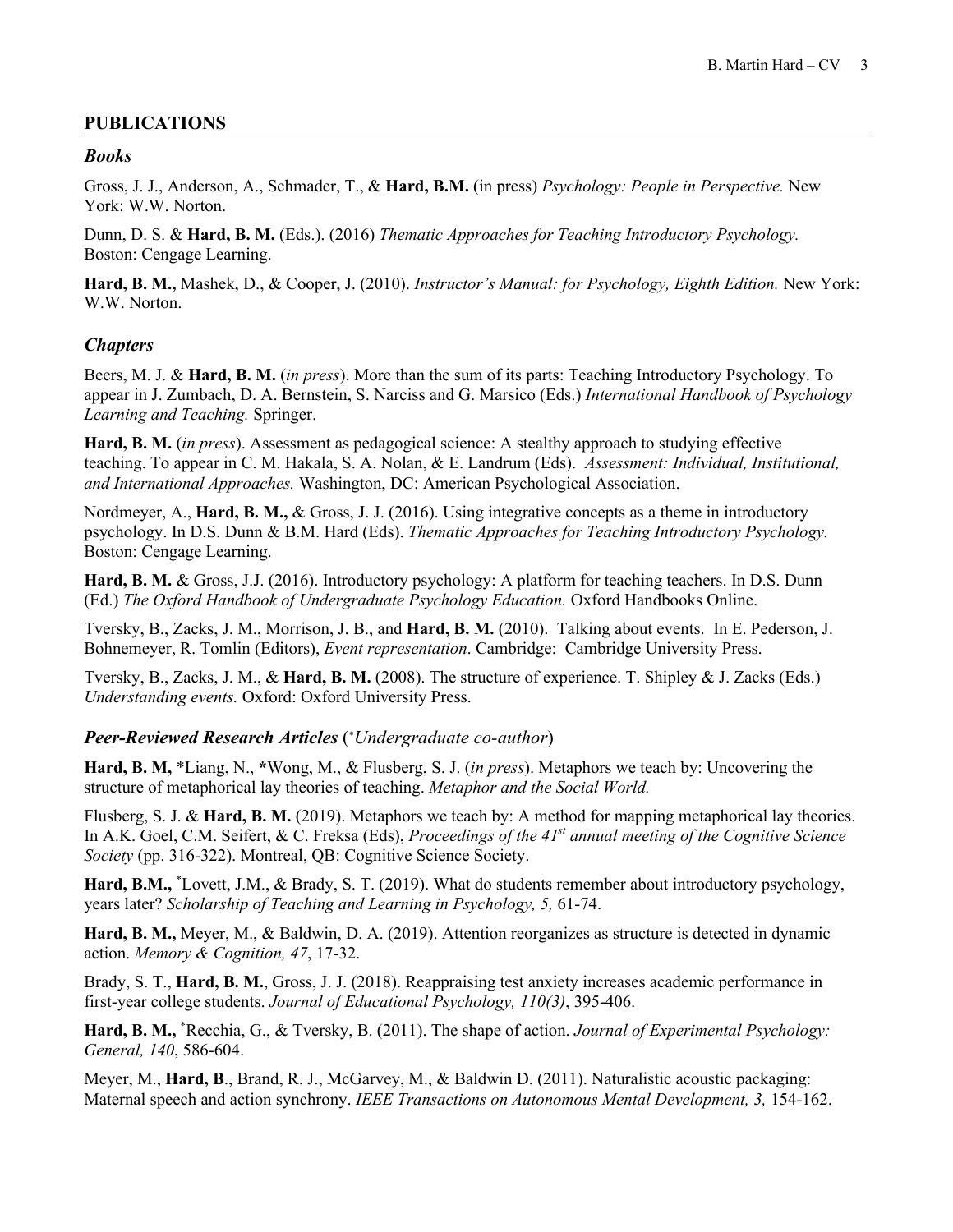Meyer, M., DeCamp, P., **Hard, B.**, Baldwin, D., & Roy, D. (2010). Assessing behavioral and computational approaches to naturalistic action segmentation. Paper presentation with paper in the Proceedings of the 32nd Annual Conference of the Cognitive Science Society, Portland, OR.

Tversky, B., & **Hard, B.M**. (2009). Embodied and disembodied cognition: Spatial perspective-taking. *Cognition, 120,* 124-129.

Hard, B. M., Tversky, B., & <sup>\*</sup>Lang, D. (2006). Making sense of abstract events: Building event schemas. *Memory & Cognition, 34,* 1221-1235.

Washburn, D. A., Gulledge, J. P., & **Martin, B. A.** (2003). A species difference in visuospatial memory: A failure of memory for what, where, or what is where? *International Journal of Comparative Psychology, 16, 209-225*

## *Manuscripts*

Hook, C. J., **Hard, B. M.,** & Walton, G. M. (*under review*). Everyday norms offload burdens of self-control.

\*Jenkins, A., Weeks, M., Hard, B. M. (*under review*). Worried sick: The impact of students' stress mindsets on health and academic performance.

Yang, B., Bejjani, C., \*Albus, T., \*O'Conner, T., & **Hard, B.M.** (*under review*). Students descriptions of intelligent people reveal mindset: Evidence from a classroom exercise.

Smith, E., N., Crosby, J. R., **Hard, B. M.**, & Cathey, Christie, L. (*in preparation*). Broadening the purpose of office hours increases student investment and grades.

Hopkins, C., Slotkin, R., \*Fox, K., & **Hard, B. M.** (*in preparation*). Trait mindfulness predicts student behaviors and outcomes in a college classroom.

#### *Invited Talks*

**Hard, B. M.** (2020, April). *A storyteller's approach to teaching*. Upcoming invited address at the 6<sup>th</sup> annual TIP Northwest Conference, Puget Sound, WA.

Hard, B. M. (2020, January). *Teach and discovery with stealthy pedagogical research*. The 42<sup>nd</sup> Annual National Institute on the Teaching of Psychology, St. Pete Beach, FL.

**Hard, B. M.** (2019, May). *The metaphors we teach by: Molding, growing, training, and guiding our students.* Invited symposium at the 31<sup>st</sup> Annual Convention for the Association for Psychological Science, Washington, D.C.

**Hard, B. M.** (2018, August). *The undercover scientist: Using pedagogical research to teach and discover.* Invited address (the Diane Halpern lecture) at the 126<sup>th</sup> Annual Convention of the American Psychological Association, San Francisco, CA.

Gurung, R. A. R., **Hard, B. M.,** Neufeld, G., Thompson, J., Whitlock, K., & Wickes, K. (2018, August). *Planning for the APA General Psychology Initiative.* Symposium conducted at the 126<sup>th</sup> Annual Convention of the American Psychological Association, San Francisco, CA.

**Hard, B. M.** (2018, March). *A storyteller's approach to lecture design.* Invited talk, Psychology Colloquium Series, Wake Forest University, Winston-Salem, NC.

**Hard, B. M.** (2018, March). *Using your classroom to advance the science of teaching and learning*. Invited talk at Wake Forest University, Winston-Salem, NC.

Hard, B. M. (2017, January) *Creating lectures that tell a story*. The 39<sup>th</sup> Annual National Institute on the Teaching of Psychology, St. Pete Beach, FL.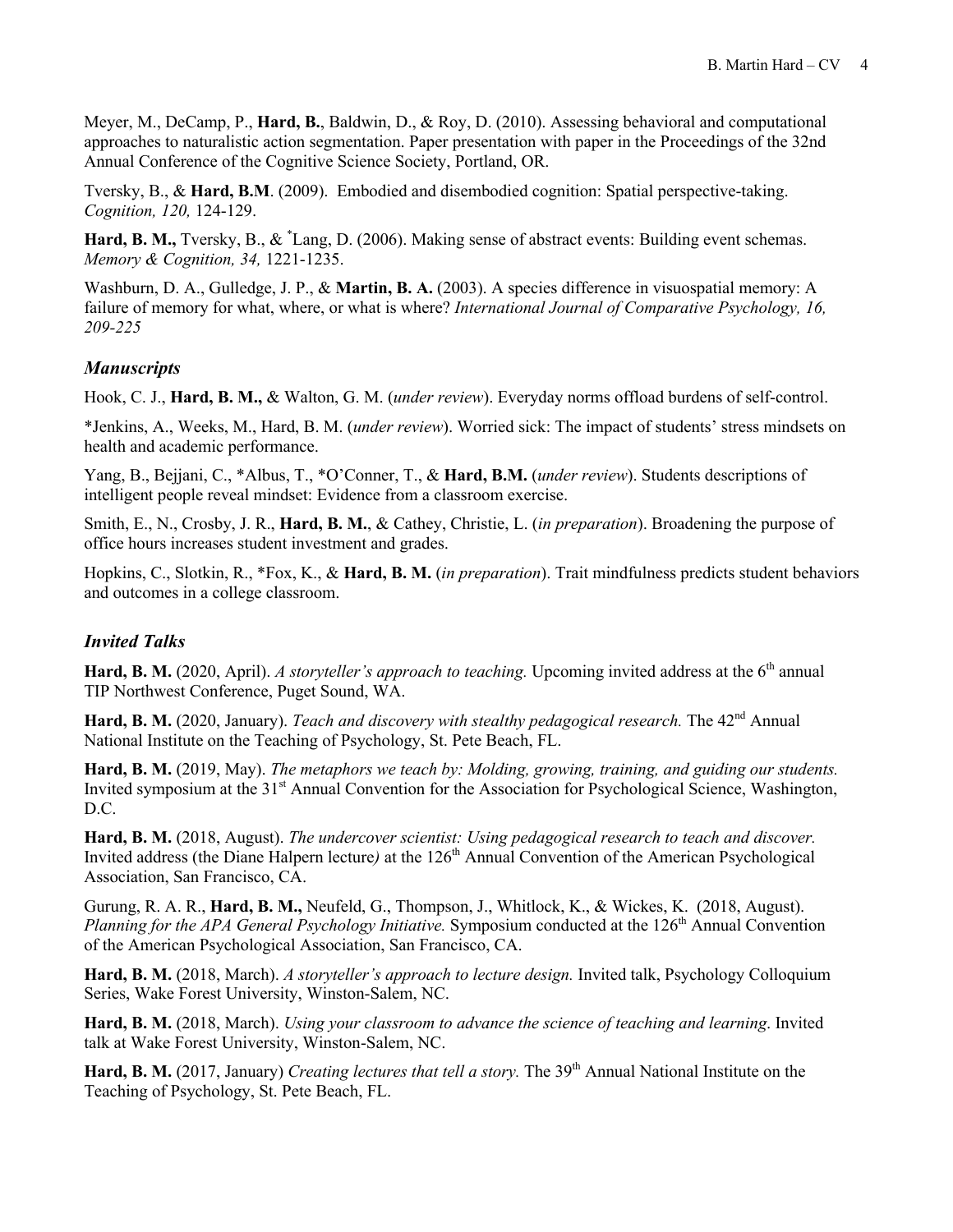## *Conference Presentations* (\* *Undergraduate co-author*)

\*Dotson, K, Moshontz, H., Iva, V., Kushlev, K. & **Hard, B. M.** (2020, February) *An Experimental Study of the Impact of Smartphones on Classroom Enjoyment, Attention, and Learning.* Poster presented at the 2020 Annual Convention for the Society for Personality and Social Psychology, New Orleans, LA.

\*Wong, M., **Hard, B. M.,** & Flusberg, S. J. (2020, February) *Metaphorical lay theories in education: Implications for student behaviors.* Poster presented at the 2020 Annual Convention for the Society for Personality and Social Psychology, New Orleans, LA.

\*Liu, J., Yust, P., & **Hard, B. M.** (2020, February) *Classroom belonging and academic engagement: Predictors of student success in a large, lecture-based introductory psychology course.* Poster presented at the 2020 Annual Convention for the Society for Personality and Social Psychology, New Orleans, LA.

Yang, B., Bejjani, C., \*Albus, T., \*O'Conner, T., \*Ebrem, C., & Hard, B. M. (2020, January). *Using language to measure students' beliefs about intelligence.* Poster presented at the 42<sup>nd</sup> National Institute of the Teaching of Psychology, St. Petersburg, FL.

Yust, P. \*Liu, J., & **Hard, B. M.** (2020, January) *Belonging and academic engagement in a large introductory psychology course.* Poster presented at the 42<sup>nd</sup> National Institute of the Teaching of Psychology, St. Petersburg, FL.

**Hard, B. M.,** & \*Pate, S. (2019, October). *Teaching the psychology of student success: Activities and assignments to promote student flourishing.* The Society for the Teaching of Psychology's 18th Annual Conference on Teaching, Denver, CO.

Gurung, R. A. R., Neufeld, G., Thompson, J., Whitlock, K., **Hard, B. M.,** Altman, W. S., Wickes, K., & Chew, S. (2019, October). *Are you ready to rumble? A first look at guidelines from the APA Intro Psych Initiative.* The Society for the Teaching of Psychology's 18<sup>th</sup> Annual Conference on Teaching, Denver, CO.

**Hard, B. M.,** Flusberg, S. J., \*Wong, M., \*Liang, N. (2019, May) *Mapping the structure of metaphorical lay theories in education*. Poster presented at the 31<sup>st</sup> Annual Convention for the Association for Psychological Science, Washington, D.C.

Hook, C. J., **Hard, B. M.**, Walton, G. M. (2019, February). *Social norms shape experiences of temptation.* Data Blitz presented at the Annual Meeting of the Society for Social and Personality Psychology, Motivation Science Preconference, Portland, OR.

Smith, E., N., Crosby, J. R., **Hard, B. M.**, & Cathey, Christie, L. (2019, February). *Broadening the purpose of office hours improves course grades.* Poster presented at the Annual Meeting of the Society for Social and Personality Psychology, Intervention Science Preconference, Portland, OR.

Parikh, N. \*Herrmann, K., & **Hard, B. M.** (2019, January). *Exam anxiety in college students: Video anxiety reappraisal intervention.* Poster presented at the National Institute of the Teaching of Psychology, St. Petersburg, FL.

**Hard, B. M.,** Beers, M. J., Brady, S. T., & Hill, J. C. (2018, October). *Can a reappraisal intervention help students perform better on exams? A multi-institution collaborative adventure.* The Society for the Teaching of Psychology's 17<sup>th</sup> Annual Conference on Teaching, Pheonix, AZ.

Neufeld, G., Ayala, E., & **Hard, B.M. (**2018, August**).** *Innovative approaches to teaching introductory psychology.* Symposium conducted at the 126<sup>th</sup> Annual Convention of the American Psychological Association, San Francisco, CA.

**Hard, B. M.** (2017, July) *What's the big idea? Teaching intro using integrative themes. The 6<sup>th</sup> Annual* Psychology One Conference, Palo Alto, CA.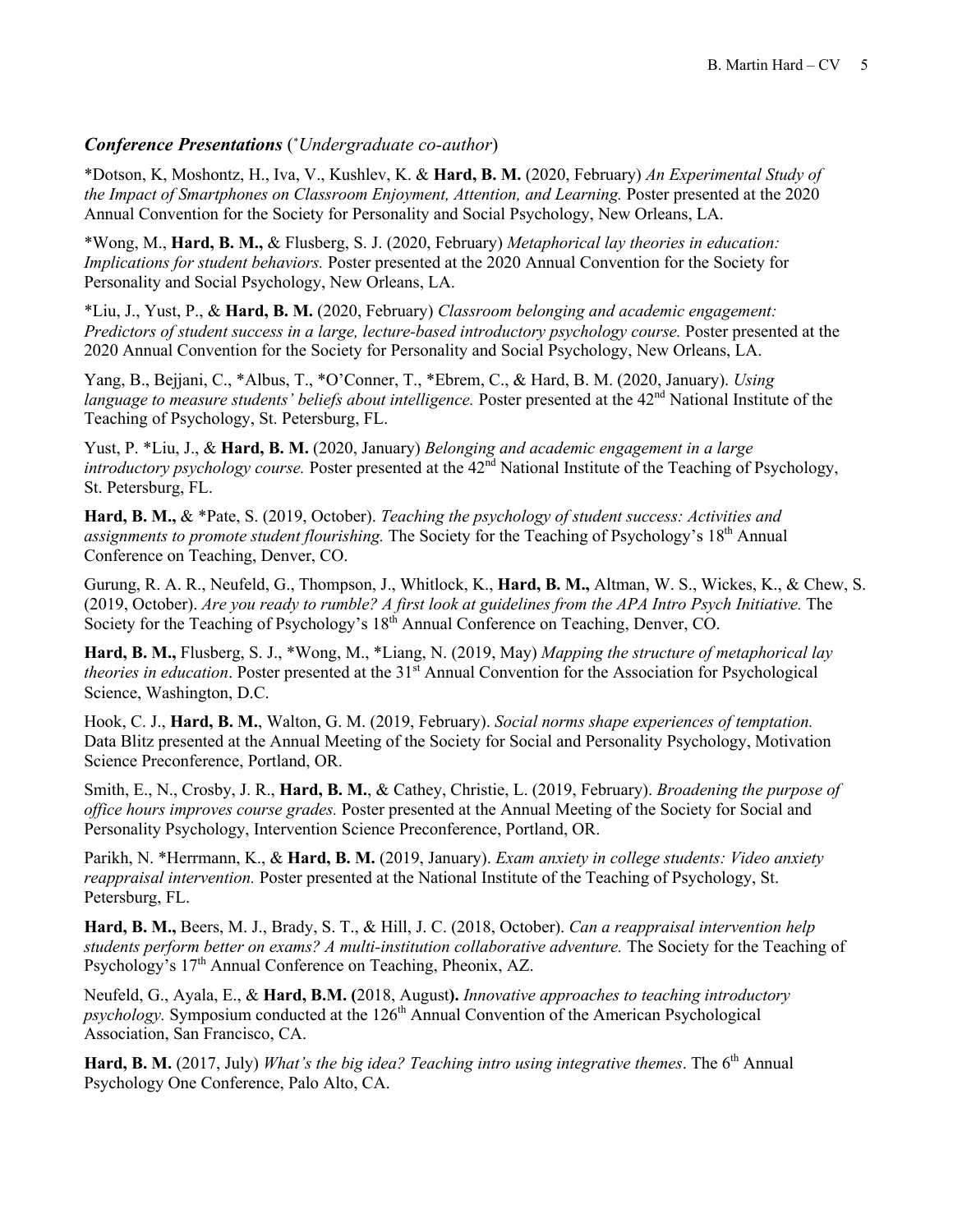Mohler, M. N., **Hard, B. M.**, Lam, A., and Brady, S. T. (2017, June). *Student perceptions of instructors' anxiety management strategies.* Poster presented at the Society for the Psychological Study of Social Issues Conference, Albuquerque, NM.

Hook, C. J., & **Hard, B. M.,** and Walton, G. M. (2017, May). *Plans vs. bans: Comparing approaches to helping students avoid technology multitasking in class.* Poster presented at the Annual Meeting of the Association for Psychological Science, Boston, MA.

**Hard, B. M.,** Brady, S. T., & Gross, J. J (2014, January). Does coaching students to reappraise arousal enhance performance on midterms? Poster presented at the National Institute of the Teaching of Psychology, St. Petersburg, FL.

Meyer, M., **Hard, B.,** & Baldwin, D. (2009, October). Children's processing of action boundaries. Poster presented at the Annual Meeting of the Cognitive Development Society, San Antonio, TX.

Meyer, M., **Hard, B. M**., Brand, R. B., & Baldwin, D. A. (2008, March). Naturalistic acoustic packaging: Temporal synchrony between maternal speech and action in mother-infant dyads. Poster presented at International Conference on Infant Studies, Vancouver, Canada.

Hard, B. M., & Recchia, G. (2006). *Reading the language of action*. Poster presented at the 28<sup>th</sup> annual meeting of the Cognitive Science Society. Vancouver, Canada.

**Martin, B. A.** (2005). *Everyday event perception reads like a book*. Proceedings of the 27<sup>th</sup> annual meeting of the Cognitive Science Society. Stresa, Italy.

Dowell, R., **Martin, B. A.**, & Tversky, B. (2004). *Segmenting Everyday Actions: an Object Bias?* Proceedings of the 26<sup>th</sup> annual meeting of the Cognitive Science Society. Chicago, IL.

**Martin, B. A., & Tversky (2003, November).** *The meaning of action*. Paper presented at the 44<sup>th</sup> annual meeting of the Psychonomic Society. Vancouver, Canada.

**Martin, B. A.**, & Einstein, G. O. (2001). *Aging and maintaining intentions over brief delays.* Poster presented at the annual meeting of the Southeastern Psychological Association, Atlanta, GA.

Washburn, D. A., Gulledge, J. P., & **Martin, B. A.** (1999, November). *Where's that other shoe? A comparative study of visuospatial memory.* Paper presented at the 40th annual meeting of the Psychonomic Society. Los Angeles, CA.

#### *Other*

*Extra Credit: Life's Curiosities Explained*. YouTube series by Duke University: Is stress always bad? Featuring **Bridgette Martin Hard.** Retrieved from

https://www.youtube.com/watch?v=ucTiRfz6nGw&list=PLYZhPUaJyXIbRBZNhBDnB2TC2shDEo5cA

Gaither, S., & Hard, B. M. (2019, September 23<sup>rd</sup>) Why You Should Consider a Tech-Free Classroom. *Psychology Today.* Retrieved from https://www.psychologytoday.com/ie/blog/different-identities-differentperspectives/201909/why-you-should-consider-tech-free-classroom?amp

Neufeld, G. & Landrum, E. (Producers). (2018, February 6th) Episode 15: **Bridgette Martin Hard**: The artistry and craft of teaching. *PsychSessions: Convos about teaching and stuff* [Audio podcast]. Retrieved from http://psychsessionspodcast.libsyn.com

Hard, B.M. & Rascoff, M. (2018, March 28<sup>th</sup>) Educational Improvement at the Meso Scale. Inside Higher Ed. Retrieved from https://www.insidehighered.com/digital-learning/views/2018/03/28/cross-institutionalcollaboration-middle-ground-digital-learning

**Hard, B. M.** (2015). Take a scientific approach to your teaching, Part 1 [Blog post]. Retrieved from https://teachingcommons.stanford.edu/teaching-talk/take-scientific-approach-your-teaching-part-1